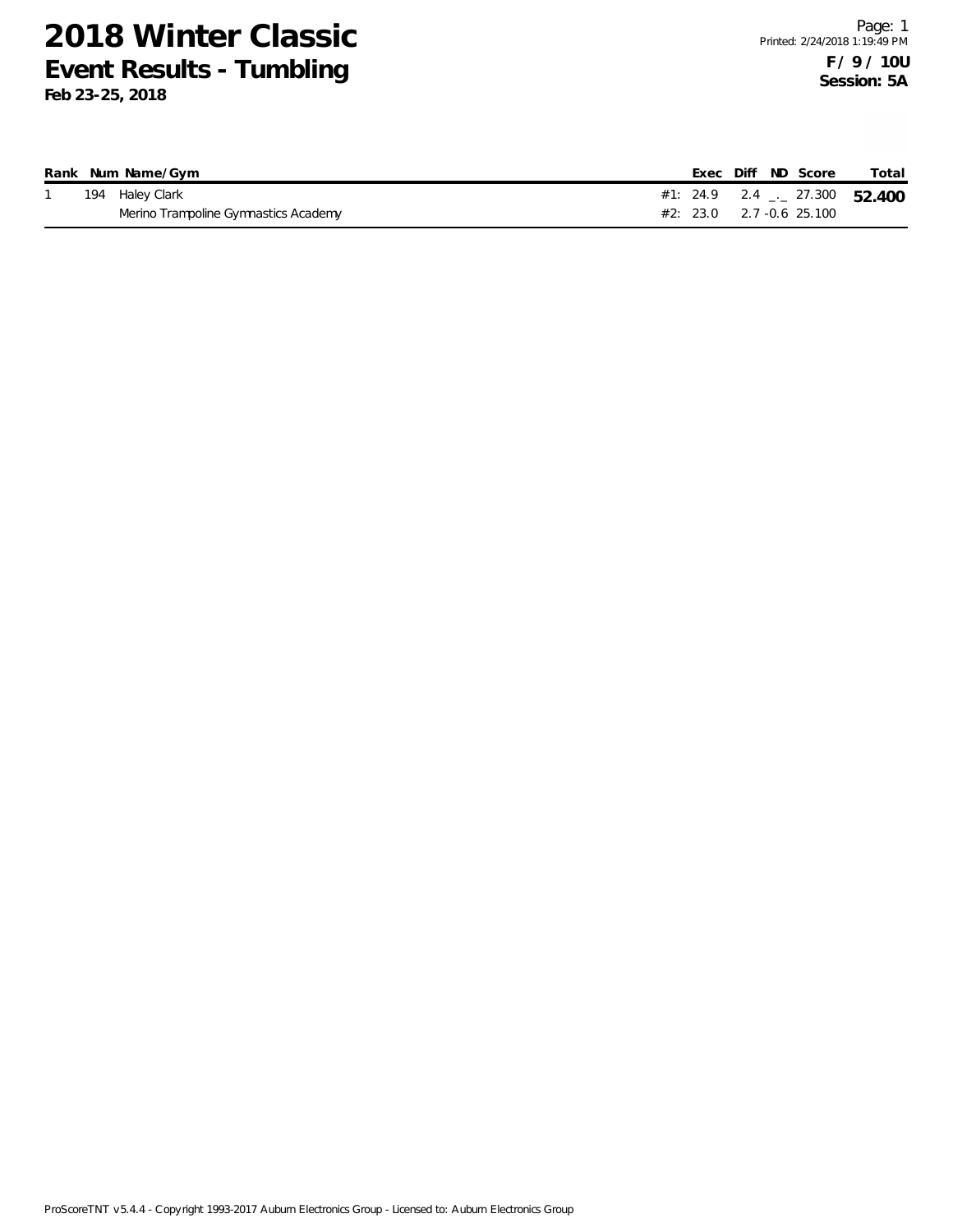|     | Rank Num Name/Gym          |  |  | Exec Diff ND Score            | Total                             |
|-----|----------------------------|--|--|-------------------------------|-----------------------------------|
| 223 | Ethan He-Miller            |  |  |                               | #1: 23.3 2.8 $\leq$ 26.100 52.800 |
|     | Dulles Gymnastics Academy  |  |  | $#2: 23.5 \t 3.2 \t . 26.700$ |                                   |
| 233 | Maxx Smithlin              |  |  |                               |                                   |
|     | Seattle Gymnastics-Ballard |  |  | $#2: 21.3 \t1.8 \t23.100$     |                                   |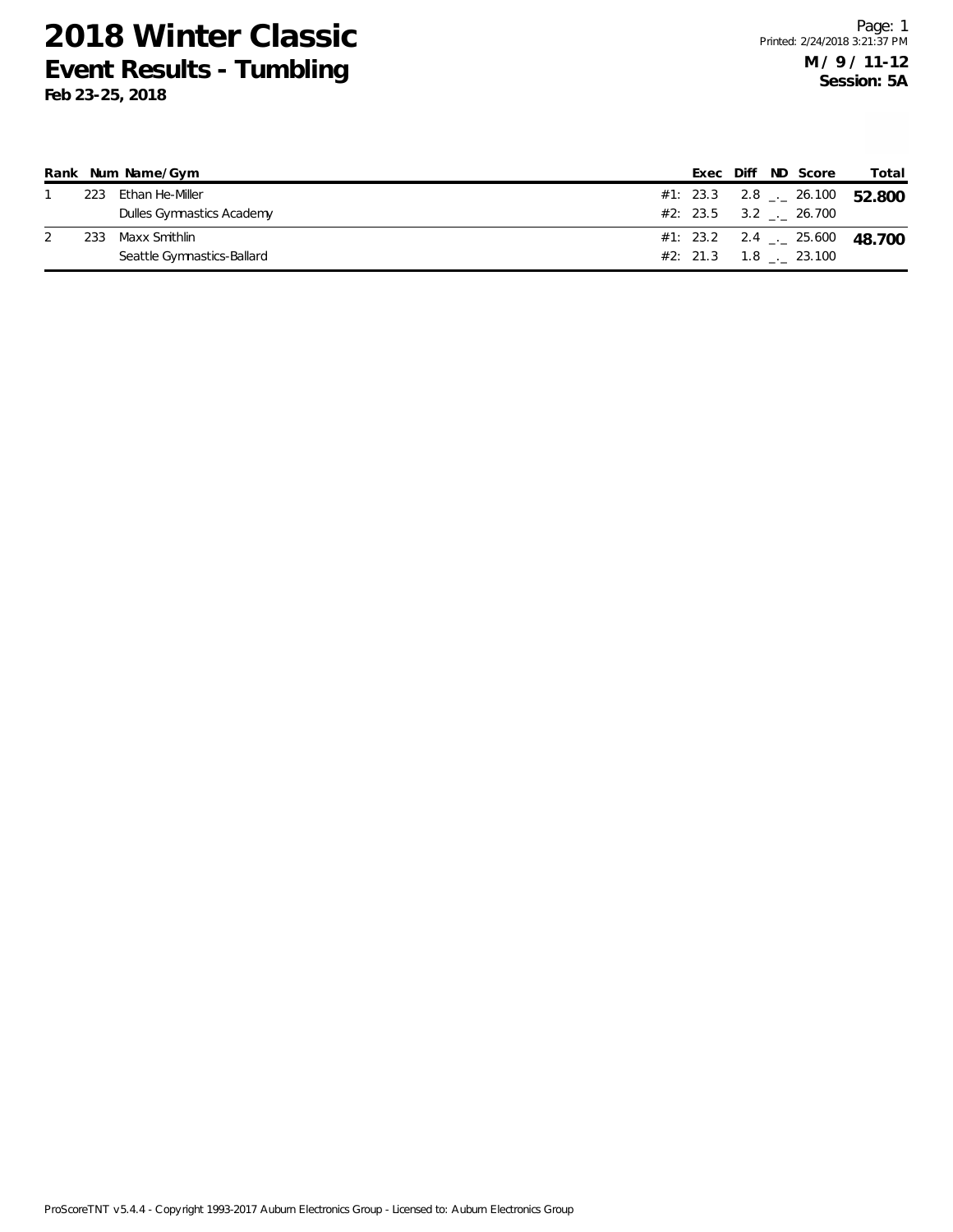|     | Rank Num Name/Gym         |     |     | Exec Diff ND Score              | Total |
|-----|---------------------------|-----|-----|---------------------------------|-------|
|     | 230 Samantha Breckenridge |     |     | #1: 24.6 2.4 -0.6 26.400 51.900 |       |
|     | Kris Power Tumbling       |     |     | $#2: 23.5$ 2.6 -0.6 25.500      |       |
| 214 | Jillian Jones-Pschirrer   |     |     | #1: 0.0 0.0 0.0 0.000           | 0.000 |
|     | Kris Power Tumbling       | #2: | 0.0 | 0.0 0.0 0.000                   |       |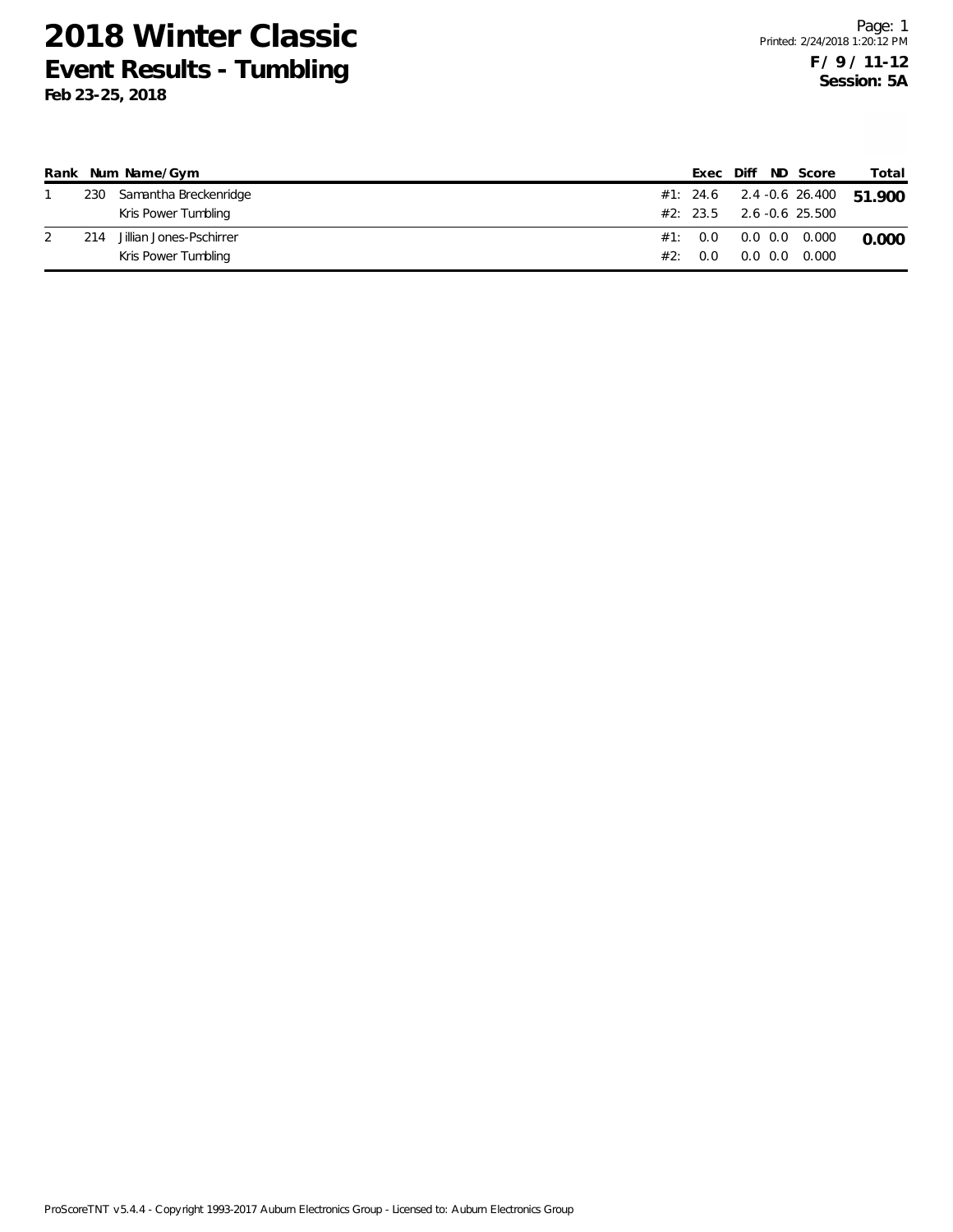| Rank |     | Num Name/Gym                                   | Exec                 | Diff | ND Score                                        | Total  |
|------|-----|------------------------------------------------|----------------------|------|-------------------------------------------------|--------|
|      | 455 | Nathan Kulbe<br><b>Gymnastics Central</b>      | #1: 23.4<br>#2: 25.0 |      | 2.8 -0.6 25.600<br>3.2 . 28.200                 | 53.800 |
| 2    | 498 | Rory O'Neil<br>Gleasons Gymnastics Maple Grove | #1: 23.4<br>#2: 21.9 |      | $2.7$ $_{\leftarrow}$ 26.100<br>2.9 -0.3 24.500 | 50.600 |
| 3    | 513 | Hunter Moravec<br>Elite Sports Complex Inc.    | #1: 24.0<br>#2: 24.0 |      | 2.4 -0.3 26.100<br>2.1 -3.0 23.100              | 49.200 |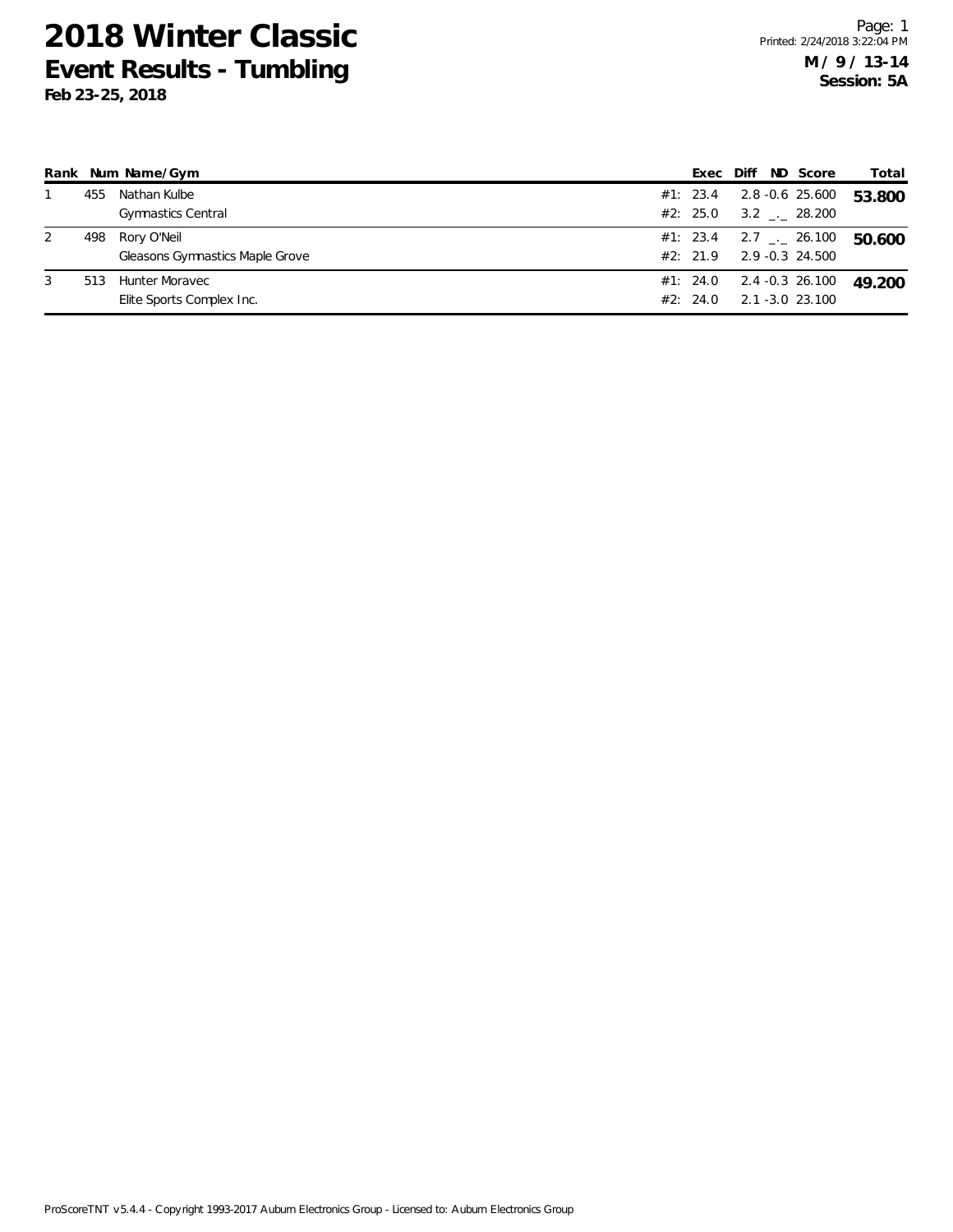|                |     | Rank Num Name/Gym                                   | Exec                 | Diff | ND Score                                               | Total  |
|----------------|-----|-----------------------------------------------------|----------------------|------|--------------------------------------------------------|--------|
|                | 501 | Hannah Davis<br>Central Illinois Gymnastics Academy | #1: 25.2<br>#2: 24.7 |      | $2.8$ $_{\sim}$ 28.000<br>$1.2$ $_{\leftarrow}$ 25.900 | 53.900 |
| $\overline{2}$ | 432 | Karlee English<br>Powerhouse TNT Gymnastics         | #1: 25.2<br>#2: 23.3 |      | 2.5 -0.3 27.400<br>2.8 -0.6 25.500                     | 52.900 |
| 3              | 367 | Gracie Cain<br>Eagle Gymnastics Academy             | #1: 24.9<br>#2: 24.0 |      | $2.7$ $_{\sim}$ 27.600<br>$1.1$ _._ 25.100             | 52.700 |
| 4              | 492 | Grace Updike<br>Airborne Academy                    | #1: 22.2<br>#2: 23.8 |      | $2.7$ $_{\leftarrow}$ 24.900<br>$2.6$ $_{\sim}$ 26.400 | 51.300 |
| 5              | 419 | Madison Zander<br>Let It Shine Gymnastics           | #1: 23.4<br>#2: 26.2 |      | $2.8$ $_{\sim}$ 26.200<br>$1.7 - 3.0$ 24.900           | 51.100 |
| 6              | 401 | Brenda Riley<br><b>FlipCity South</b>               | #1: 22.9<br>#2: 24.1 |      | $2.7$ $_{\sim}$ 25.600<br>2.4 -3.0 23.500              | 49.100 |
| $\overline{7}$ | 469 | Lakin Cole<br>Premier Athletics Knoxville           | #1: 22.7<br>#2: 24.0 |      | $2.4$ $_{\sim}$ 25.100<br>2.1 -3.6 22.500              | 47.600 |
| 8              | 460 | Olivia Lanham<br>Let It Shine Gymnastics            | #1: 21.4<br>#2: 21.8 |      | 2.9 -0.6 23.700<br>$1.1$ $_{-}$ 22.900                 | 46.600 |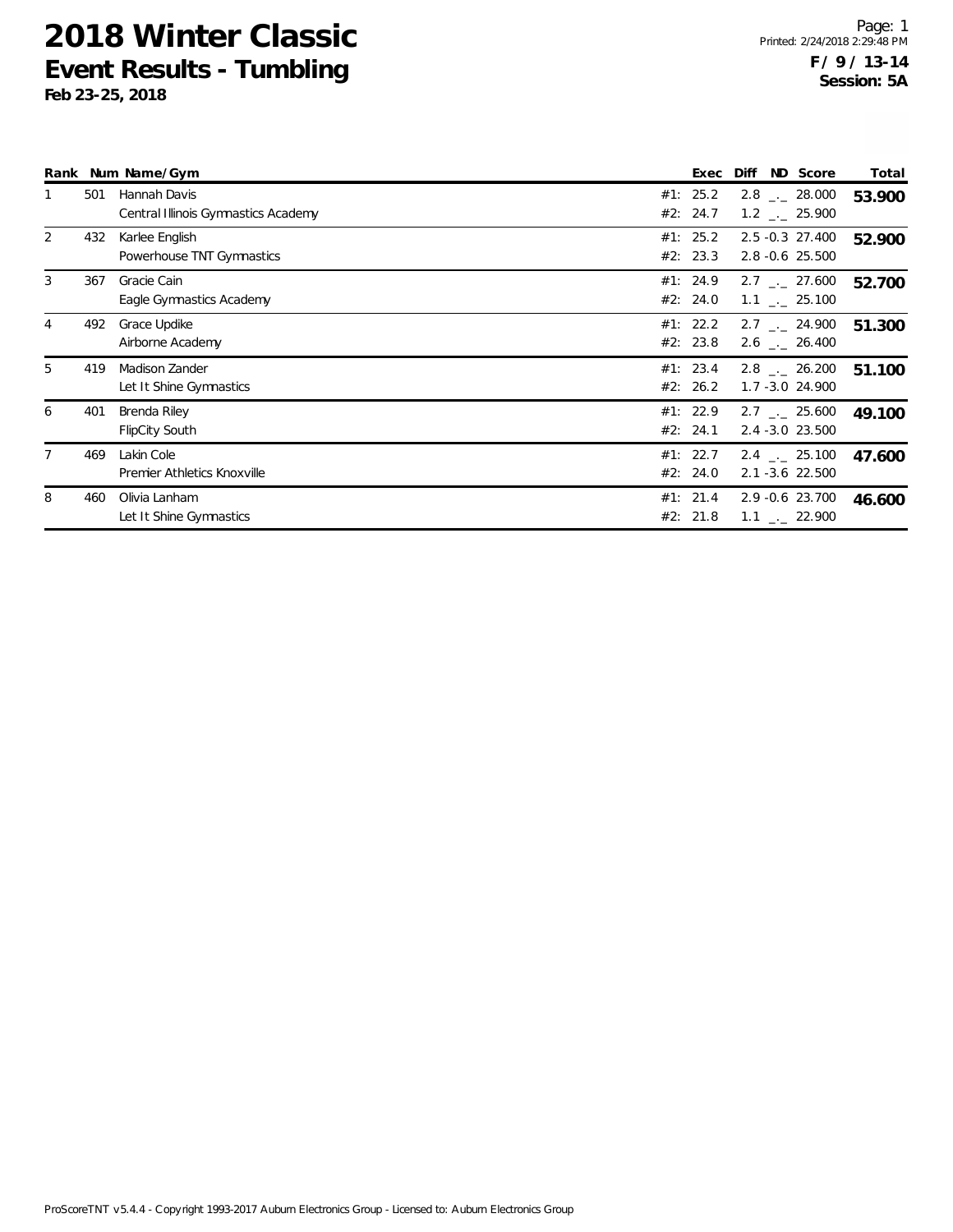|                |     | Rank Num Name/Gym                                  | Exec                 | Diff | ND Score                                               | Total  |
|----------------|-----|----------------------------------------------------|----------------------|------|--------------------------------------------------------|--------|
|                | 613 | Logan Neff<br><b>Integrity Athletics</b>           | #1: 25.9<br>#2: 25.5 |      | $2.8$ $_{\sim}$ 28.700<br>3.1 . 28.600                 | 57.300 |
| $\overline{2}$ | 698 | Corbin Hines<br>Amplify Gymnastics                 | #1: 27.3<br>#2: 24.8 |      | $2.7$ $_{--}$ 30.000<br>$1.1$ $_{-}$ 25.900            | 55.900 |
| 3              | 635 | Brenden Mickelsen<br>DeVeau's School of Gymnastics | #1: 23.1<br>#2: 25.2 |      | $2.8$ $_{\sim}$ 25.900<br>$3.2 - 0.3$ 28.100           | 54.000 |
| 4              | 668 | Tenma Ide<br>Airborne Gymnastics and Dance         | #1: 23.8<br>#2: 24.8 |      | 2.7 -0.6 25.900<br>$1.0$ . 25.800                      | 51.700 |
| 5              | 603 | Logan Pratt<br>For the Kidz                        | #1: 24.0<br>#2: 22.7 |      | $2.9$ $_{--}$ 26.900<br>$1.1$ _. 23.800                | 50.700 |
| 6              | 638 | Jack Yerxa<br>Gleasons Gymnastics Maple Grove      | #1: 24.5<br>#2: 22.2 |      | $2.7$ $_{\sim}$ 27.200<br>$1.2$ $_{\leftarrow}$ 23.400 | 50.600 |
|                | 753 | Ruben Latorre<br>Scottsdale Gymnastics             | #1: 21.4<br>#2: 22.1 |      | 2.5 -0.9 23.000<br>$3.2$ $_{\sim}$ 25.300              | 48.300 |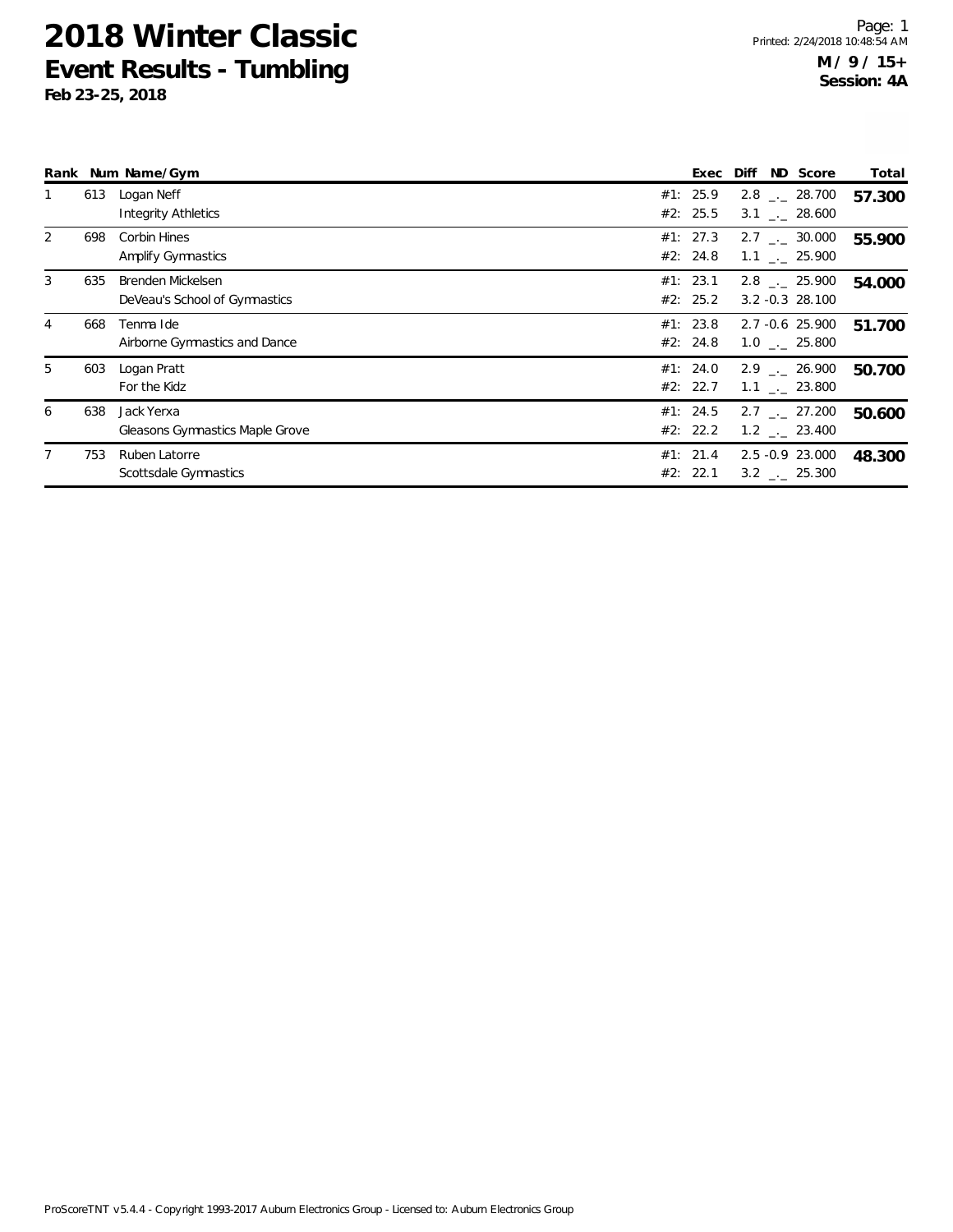|                |     | Rank Num Name/Gym                                            | Exec                 | Diff | ND Score                                               | Total  |
|----------------|-----|--------------------------------------------------------------|----------------------|------|--------------------------------------------------------|--------|
|                | 706 | Maria Torok<br><b>Gymnastics Central</b>                     | #1: 24.9<br>#2: 24.5 |      | $2.8$ $_{\leftarrow}$ 27.700<br>$3.2 - 0.3$ 27.400     | 55.100 |
| 2              | 564 | Brenna Busch<br><b>Gleasons Gymnastics Maple Grove</b>       | #1: 24.4<br>#2: 23.9 |      | $2.8$ $_{\leftarrow}$ 27.200<br>$3.0$ _ 26.900         | 54.100 |
| 3              | 713 | Olivia Minor<br>Central Illinois Gymnastics Academy          | #1: 25.1<br>#2: 23.7 |      | $2.8$ $_{\sim}$ 27.900<br>$1.2$ $_{\leftarrow}$ 24.900 | 52.800 |
| 4              | 554 | Tegan Beaman<br><b>Troy Gymnastics</b>                       | #1: 24.7<br>#2: 24.6 |      | $2.4 - 0.2$ 26.900<br>$1.0 - 0.2$ 25.400               | 52.300 |
| 5              | 586 | Le'Char Payton-Morgan<br>Central Illinois Gymnastics Academy | #1: 22.4<br>#2: 24.3 |      | 2.6 -0.6 24.400<br>$1.2$ $_{\leftarrow}$ 25.500        | 49.900 |
| 6              | 516 | Ryann Richards<br><b>FlipCity South</b>                      | #1: 22.1<br>#2: 22.8 |      | $2.8$ $_{\sim}$ 24.900<br>$1.2$ _._ 24.000             | 48.900 |
| $\overline{7}$ | 693 | Madelyn Koscinski<br>Fire House Gymnastics                   | #1: 12.3<br>#2: 22.7 |      | $1.2$ _._ 13.500<br>2.6 -0.6 24.700                    | 38.200 |
| 8              | 630 | Sarah Harvey<br>Tennessee Elite Gymnastics                   | #1: 12.5<br>#2: 20.2 |      | $0.5$ $_{\leftarrow}$ 13.000<br>$1.2$ $_{-}$ 21.400    | 34.400 |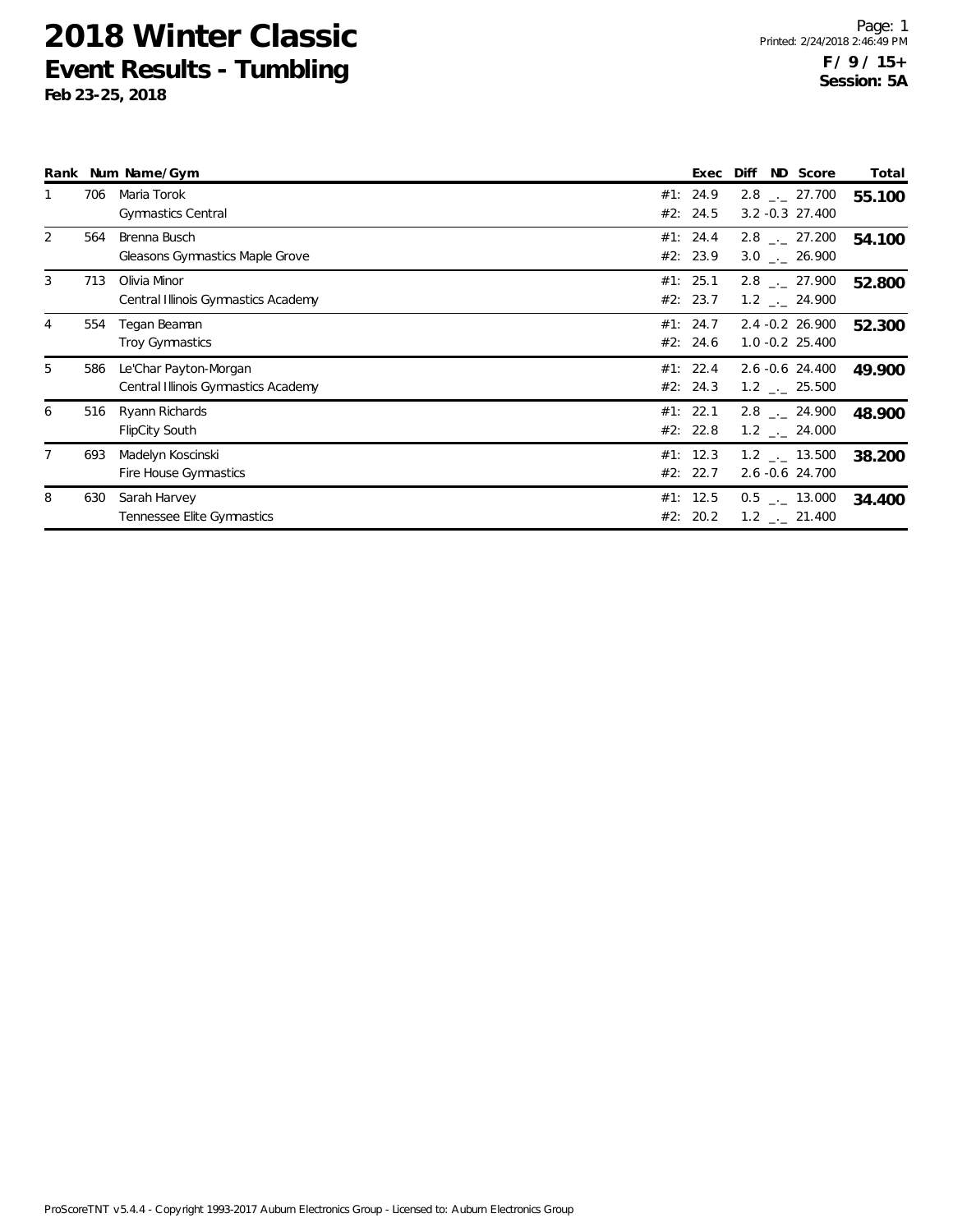|  | Rank Num Name/Gym        |  |  | Exec Diff ND Score          | Total                          |
|--|--------------------------|--|--|-----------------------------|--------------------------------|
|  | 167 Skyelar Hawk         |  |  |                             | #1: 25.5 3.1 0.0 28.600 57.100 |
|  | Eagle Gymnastics Academy |  |  | $\#2$ : 25.2 3.3 0.0 28.500 |                                |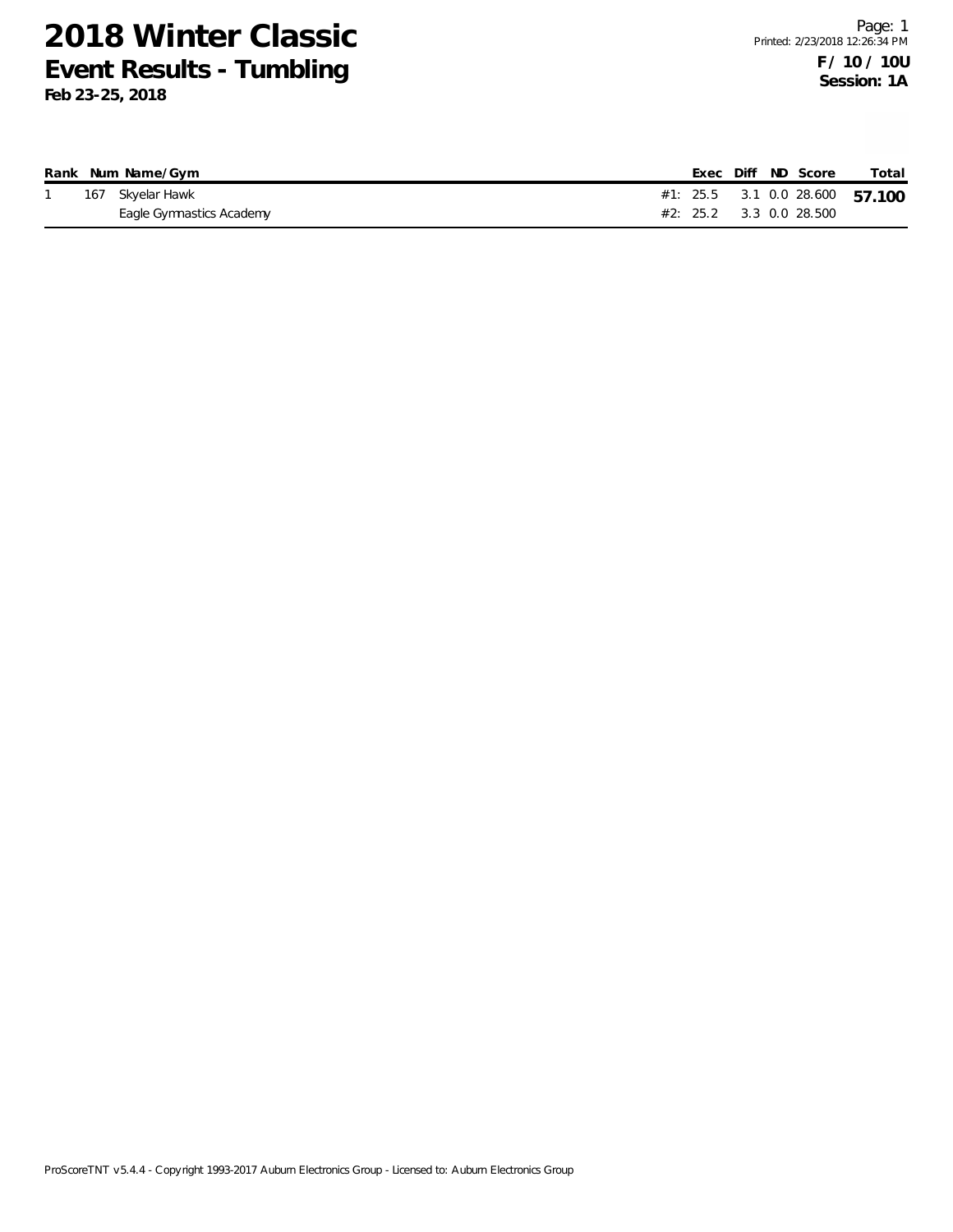| Rank |     | Num Name/Gym          | Exec     | Diff | ND Score           | Total  |
|------|-----|-----------------------|----------|------|--------------------|--------|
|      | 335 | Sienna Jibben         | #1: 27.0 |      | 3.3 0.0 30.300     | 59.800 |
|      |     | Sonshine Gymnastics   | #2: 26.7 |      | $3.8 - 1.0$ 29.500 |        |
| 2    | 306 | Rosalie Thongphay     | #1: 24.0 |      | 3.8 0.0 27.800     | 56.300 |
|      |     | Scottsdale Gymnastics | #2: 25.5 |      | $3.3 - 0.3$ 28.500 |        |
| 3    | 264 | Reese Nichols         | #1: 27.0 |      | 3.1 -0.3 29.800    | 55.200 |
|      |     | Kris Power Tumbling   | #2: 24.3 |      | 1.1 0.0 25.400     |        |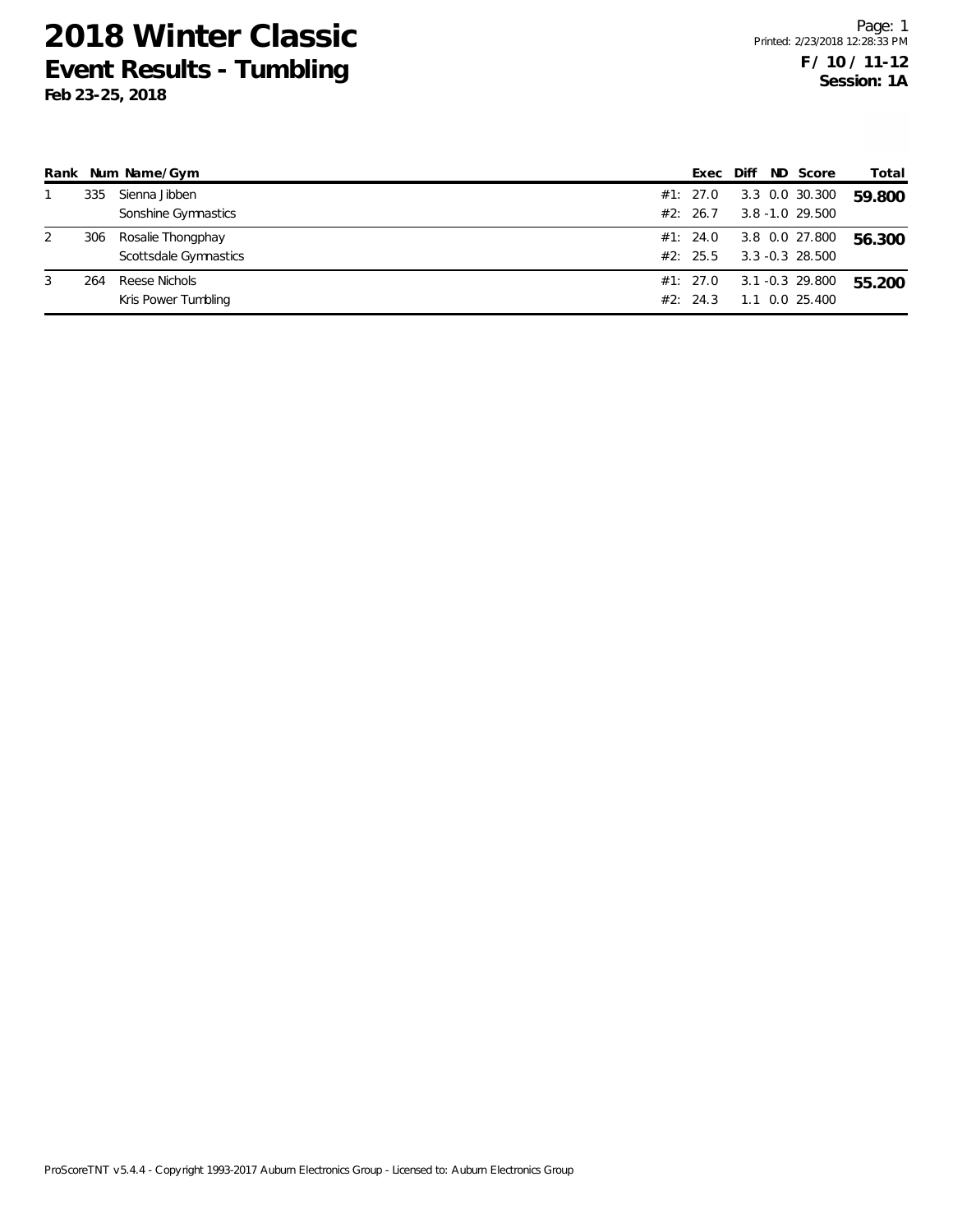| Rank |     | Num Name/Gym                                           |            | Exec                 | Diff |              | ND Score                             | Total  |
|------|-----|--------------------------------------------------------|------------|----------------------|------|--------------|--------------------------------------|--------|
|      | 505 | Sarah Thompson<br>J and J Tumbling and Trampoline Team |            | #1: 25.8<br>#2: 28.2 |      |              | 3.9 0.0 29.700<br>3.4 0.0 31.600     | 61.300 |
| 2    | 374 | Jill Papenhause<br>Central Illinois Gymnastics Academy |            | #1: 27.6<br>#2: 26.4 |      |              | 3.4 -0.3 30.700<br>3.9 0.0 30.300    | 61.000 |
| 3    | 447 | Reese Nix<br>Oklahoma Extreme Tumbling                 |            | #1: 26.1<br>#2: 25.8 |      |              | $3.4 - 1.0$ 28.500<br>3.2 0.0 29.000 | 57.500 |
| 4    | 375 | Anastasia Katchalova<br>Elite World Gymnastics         |            | #1: 25.5<br>#2: 25.8 |      |              | 3.2 0.0 28.700<br>$1.8 - 6.0$ 21.600 | 50.300 |
| 5    | 405 | Josie Bain<br>North Valley Gymnastics                  |            | #1: 24.9<br>#2: 24.6 |      |              | $2.4 - 6.0$ 21.300<br>3.3 0.0 27.900 | 49.200 |
| 6    | 413 | Lizzie Roiger<br>Central Illinois Gymnastics Academy   | #1:<br>#2: | 0.0<br>0.0           |      | $0.0$ $_{-}$ | 0.000<br>$0.0$ _._ 0.000             | 0.000  |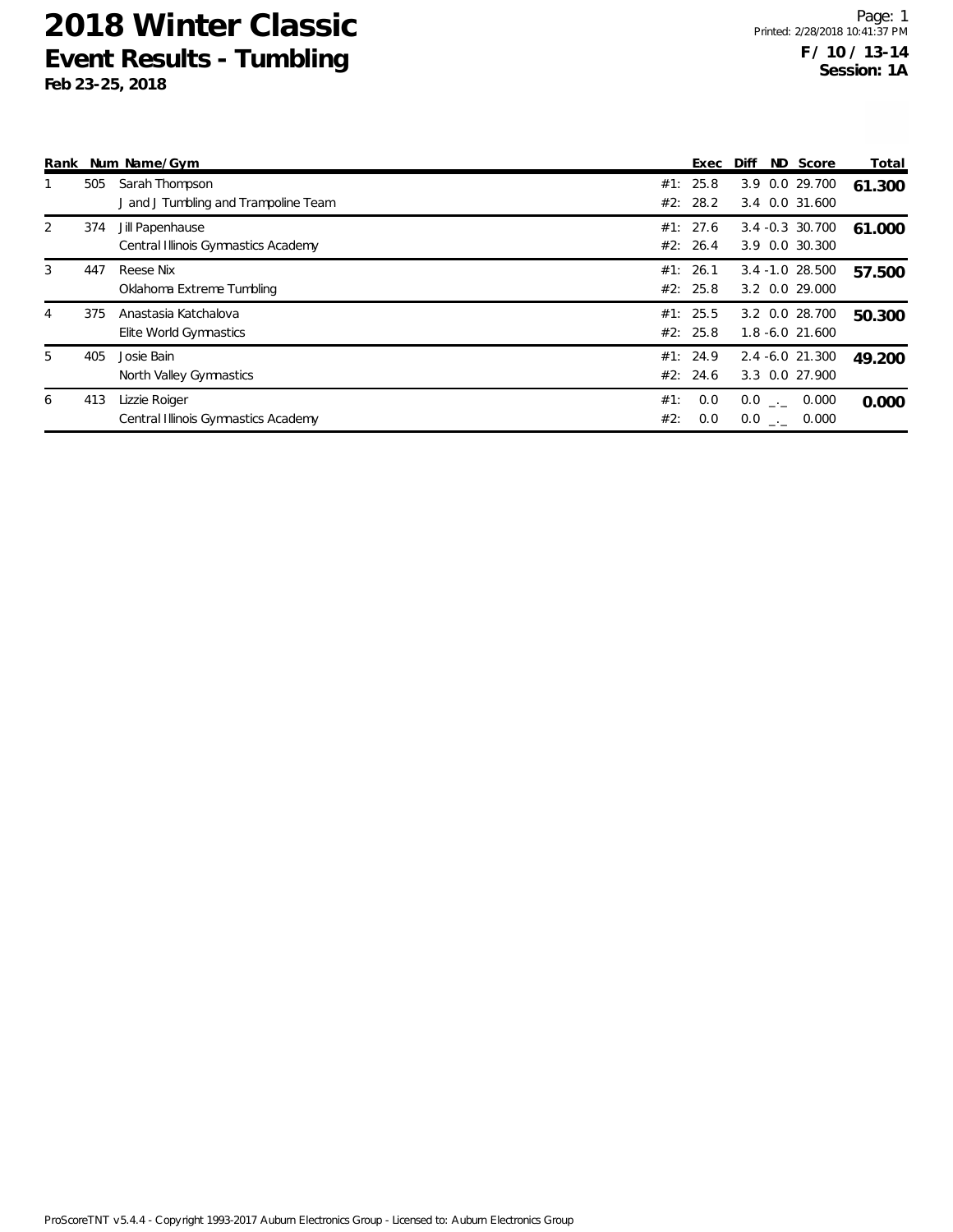|   |     | Rank Num Name/Gym                      | Exec     | Diff | ND Score           | Total  |
|---|-----|----------------------------------------|----------|------|--------------------|--------|
|   | 545 | Charlie Larson                         | #1: 26.1 |      | $5.1 - 0.3$ 30.900 | 61.100 |
|   |     | Gleasons Gymnastics Maple Grove        | #2: 26.4 |      | 3.8 0.0 30.200     |        |
| 2 | 718 | Tate Moorehead                         | #1: 25.5 |      | 3.4 0.0 28.900     | 59.400 |
|   |     | <b>Gymnastics Central</b>              | #2: 27.3 |      | 3.2 0.0 30.500     |        |
| 3 | 682 | Bryce Truhlar                          | #1: 26.7 |      | 3.4 0.0 30.100     | 59.200 |
|   |     | Ultimate Air                           | #2: 25.2 |      | 3.9 0.0 29.100     |        |
| 4 | 539 | Alexander Brigance                     | #1: 23.4 |      | $3.9 - 0.3$ 27.000 | 55.900 |
|   |     | Amplify Gymnastics                     | #2: 25.5 |      | 3.4 0.0 28.900     |        |
| 5 | 631 | Riley Jaspers                          | #1: 23.1 |      | 5.1 0.0 28.200     | 50.700 |
|   |     | <b>Gleasons Gymnastics Maple Grove</b> | #2: 24.3 |      | $1.2 - 3.0$ 22.500 |        |